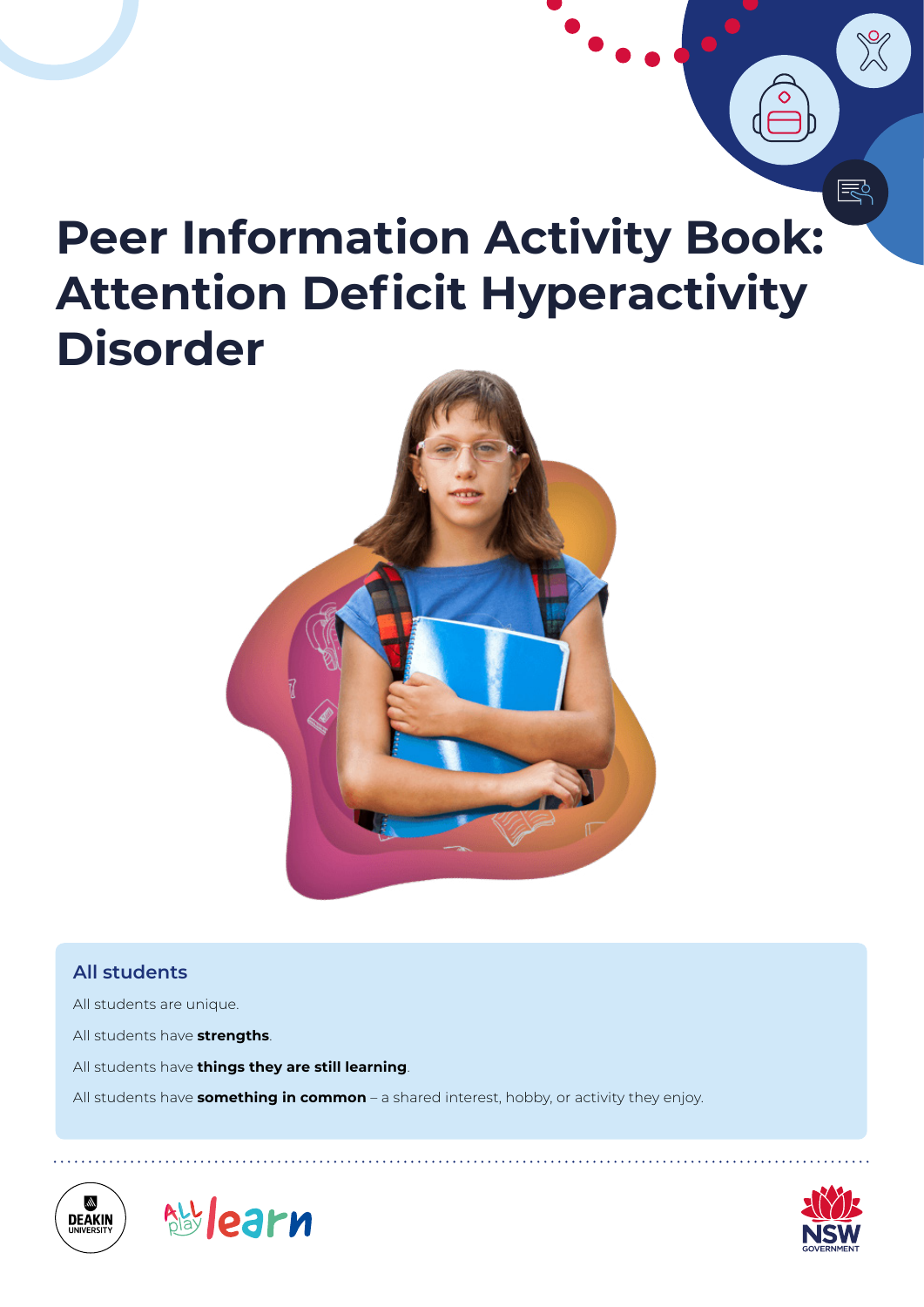# **PRIMARY LEARN Word Search: Find the interests/hobbies**

| $\forall$                                                                                                  | $\mathsf{P}$                                                                                               | $\forall$                             | $\mathsf{P}$                                                                                               | E                  | $\mathsf R$    | $\mathsf{P}$        | $\mathsf L$                                                   | $\forall$                | $\overline{N}$                                                                                             | $\mathsf E$                                                                                                | S                                                                                                          | $\mathsf{P}% _{T}$                                                                                         | $\bigcirc$  |
|------------------------------------------------------------------------------------------------------------|------------------------------------------------------------------------------------------------------------|---------------------------------------|------------------------------------------------------------------------------------------------------------|--------------------|----------------|---------------------|---------------------------------------------------------------|--------------------------|------------------------------------------------------------------------------------------------------------|------------------------------------------------------------------------------------------------------------|------------------------------------------------------------------------------------------------------------|------------------------------------------------------------------------------------------------------------|-------------|
| $\mathsf{N}$                                                                                               | $\mathsf R$                                                                                                | $\top$                                | S                                                                                                          | $\mathsf{P}% _{T}$ | $\cup$         | Ζ                   | Ζ                                                             | $\mathsf R$              | $\mathsf L$                                                                                                | $\mathsf D$                                                                                                | $\forall$                                                                                                  | $\mathbb N$                                                                                                | $\mathsf X$ |
| $\mathbf{I}$                                                                                               | $\mathsf{M}% _{T}=\mathsf{M}_{T}\!\left( a,b\right) ,\ \mathsf{M}_{T}=\mathsf{M}_{T}\!\left( a,b\right) ,$ | $\mathsf I$                           | $\hbox{N}$                                                                                                 | $\forall$          | $\bigcirc$     | $\mathsf C$         | Ε                                                             | $\top$                   | $\mathsf L$                                                                                                | $\mathsf Z$                                                                                                | $\mathsf X$                                                                                                | $\mathsf Z$                                                                                                | $\hbox{N}$  |
| $\mathsf{M}% _{T}=\mathsf{M}_{T}\!\left( a,b\right) ,\ \mathsf{M}_{T}=\mathsf{M}_{T}\!\left( a,b\right) ,$ | $\mathsf{M}% _{T}=\mathsf{M}_{T}\!\left( a,b\right) ,\ \mathsf{M}_{T}=\mathsf{M}_{T}\!\left( a,b\right) ,$ | $\cup$                                | S                                                                                                          | $\mathsf{P}% _{T}$ | $\bigcirc$     | $\mathsf D$         | $\forall$                                                     | $\hbox{N}$               | $\mathsf F$                                                                                                | $\bigcirc$                                                                                                 | $\bigcirc$                                                                                                 | $\top$                                                                                                     | Y           |
| $\forall$                                                                                                  | $\subset$                                                                                                  | $\overline{1}$                        | $\mathsf{N}$                                                                                               | $\mathsf C$        | $\overline{1}$ | $\mathsf{N}\xspace$ | $\forall$                                                     | Y                        | $\top$                                                                                                     | $\bigcirc$                                                                                                 | $\mathsf B$                                                                                                | $\bigcirc$                                                                                                 | F           |
| $\mathsf L$                                                                                                | $\mathsf{M}% _{T}=\mathsf{M}_{T}\!\left( a,b\right) ,\ \mathsf{M}_{T}=\mathsf{M}_{T}\!\left( a,b\right) ,$ | $\forall$                             | $\mathsf L$                                                                                                | $\mathsf S$        | $\forall$      | $\mathsf S$         | $\hbox{N}$                                                    | $\vert$                  | $\mathsf{M}% _{T}=\mathsf{M}_{T}\!\left( a,b\right) ,\ \mathsf{M}_{T}=\mathsf{M}_{T}\!\left( a,b\right) ,$ | $\mathsf Z$                                                                                                | $\mathsf X$                                                                                                | $\mathsf Z$                                                                                                | $\mathsf C$ |
| $\mathsf S$                                                                                                | $\mathsf E$                                                                                                | $\mathsf L$                           | Ζ                                                                                                          | $\mathsf Z$        | $\cup$         | $\mathsf{P}$        | $\mathsf X$                                                   | $\overline{\phantom{a}}$ | $\subset$                                                                                                  | $\mathsf C$                                                                                                | L                                                                                                          | S                                                                                                          | $\hbox{N}$  |
| $\mathsf F$                                                                                                | $\mathsf X$                                                                                                | $\forall$                             | $\mathsf C$                                                                                                | $\bigcirc$         | $\mathsf X$    | $\bigcirc$          | $\mathsf C$                                                   | $\mathsf E$              | $\mathsf L$                                                                                                | $\mathbf{I}$                                                                                               | $\bigcirc$                                                                                                 | $\mathsf E$                                                                                                | $\mathbb T$ |
| $\bigcirc$                                                                                                 | $\top$                                                                                                     | $\mathsf L$                           | $\mathsf{M}% _{T}=\mathsf{M}_{T}\!\left( a,b\right) ,\ \mathsf{M}_{T}=\mathsf{M}_{T}\!\left( a,b\right) ,$ | $\mathsf S$        | $\mathsf B$    | $\mathsf R$         | $\hbox{N}$                                                    | $\mathsf{W}$             | $\hbox{N}$                                                                                                 | $\mathsf S$                                                                                                | $\vert$                                                                                                    | $\mathsf Z$                                                                                                | $\mathsf C$ |
| $\bigcirc$                                                                                                 | $\boldsymbol{\mathsf{H}}$                                                                                  | $\mathsf B$                           | $\mathsf C$                                                                                                | $\mathsf C$        | $\top$         | $\top$              | $\mathsf E$                                                   | $\forall$                | $\mathsf{P}$                                                                                               | $\cup$                                                                                                     | S                                                                                                          | $\mathsf{M}$                                                                                               | $\hbox{N}$  |
| $\mathsf S$                                                                                                | $\mathsf L$                                                                                                | $\mathsf{Y}$                          | $\mathsf{M}% _{T}=\mathsf{M}_{T}\!\left( a,b\right) ,\ \mathsf{M}_{T}=\mathsf{M}_{T}\!\left( a,b\right) ,$ | E                  | $\mathsf C$    | $\mathsf S$         | $\mathsf{H}% _{\mathbb{R}}^{1}\!\left( \mathbb{R}^{2}\right)$ | $\top$                   | $\forall$                                                                                                  | $\mathsf{M}% _{T}=\mathsf{M}_{T}\!\left( a,b\right) ,\ \mathsf{M}_{T}=\mathsf{M}_{T}\!\left( a,b\right) ,$ | $\mathord{\text{I}}$                                                                                       | $\mathsf{M}% _{T}=\mathsf{M}_{T}\!\left( a,b\right) ,\ \mathsf{M}_{T}=\mathsf{M}_{T}\!\left( a,b\right) ,$ | $\forall$   |
| $\mathord{\text{\rm I}}$                                                                                   | $\top$                                                                                                     | $\mathsf S$                           | $\forall$                                                                                                  | $\bigcirc$         | $\top$         | $\mathsf X$         | $\mathsf R$                                                   | $\mathsf D$              | W                                                                                                          | $\hbox{N}$                                                                                                 | $\mathsf C$                                                                                                | $\mathsf Z$                                                                                                | $\mathsf D$ |
| $\mathsf{C}$                                                                                               | $\mathbb N$                                                                                                | $\begin{array}{c} \hline \end{array}$ | M                                                                                                          | $\mathsf{M}$       | $\mathbf{I}$   | W                   | S                                                             | $\mathsf{R}$             | Ζ                                                                                                          | $\mathsf C$                                                                                                | $\forall$                                                                                                  | S                                                                                                          | W           |
| $\mathsf S$                                                                                                | $\mathsf Z$                                                                                                | $\mathsf Z$                           | $\cup$                                                                                                     | $\cup$             | $\mathsf S$    | $\mathsf P$         | $\hbox{N}$                                                    | $\vert$                  | $\mathsf{M}% _{T}=\mathsf{M}_{T}\!\left( a,b\right) ,\ \mathsf{M}_{T}=\mathsf{M}_{T}\!\left( a,b\right) ,$ | $\, \vert \,$                                                                                              | $\mathsf{M}% _{T}=\mathsf{M}_{T}\!\left( a,b\right) ,\ \mathsf{M}_{T}=\mathsf{M}_{T}\!\left( a,b\right) ,$ | $\mathsf L$                                                                                                | $\forall$   |

Puzzles Sports Xbox

Dancing

Maths Footy Music

Lego

Swimming Art Animals

Paperplanes







 $\begin{array}{c}\n\bigoplus\limits_{i=1}^n\bigoplus\limits_{j=1}^n\bigoplus\limits_{j=1}^n\bigoplus\limits_{j=1}^n\bigoplus\limits_{j=1}^n\bigoplus\limits_{j=1}^n\bigoplus\limits_{j=1}^n\bigoplus\limits_{j=1}^n\bigoplus\limits_{j=1}^n\bigoplus\limits_{j=1}^n\bigoplus\limits_{j=1}^n\bigoplus\limits_{j=1}^n\bigoplus\limits_{j=1}^n\bigoplus\limits_{j=1}^n\bigoplus\limits_{j=1}^n\bigoplus\limits_{j=1}^n\bigoplus$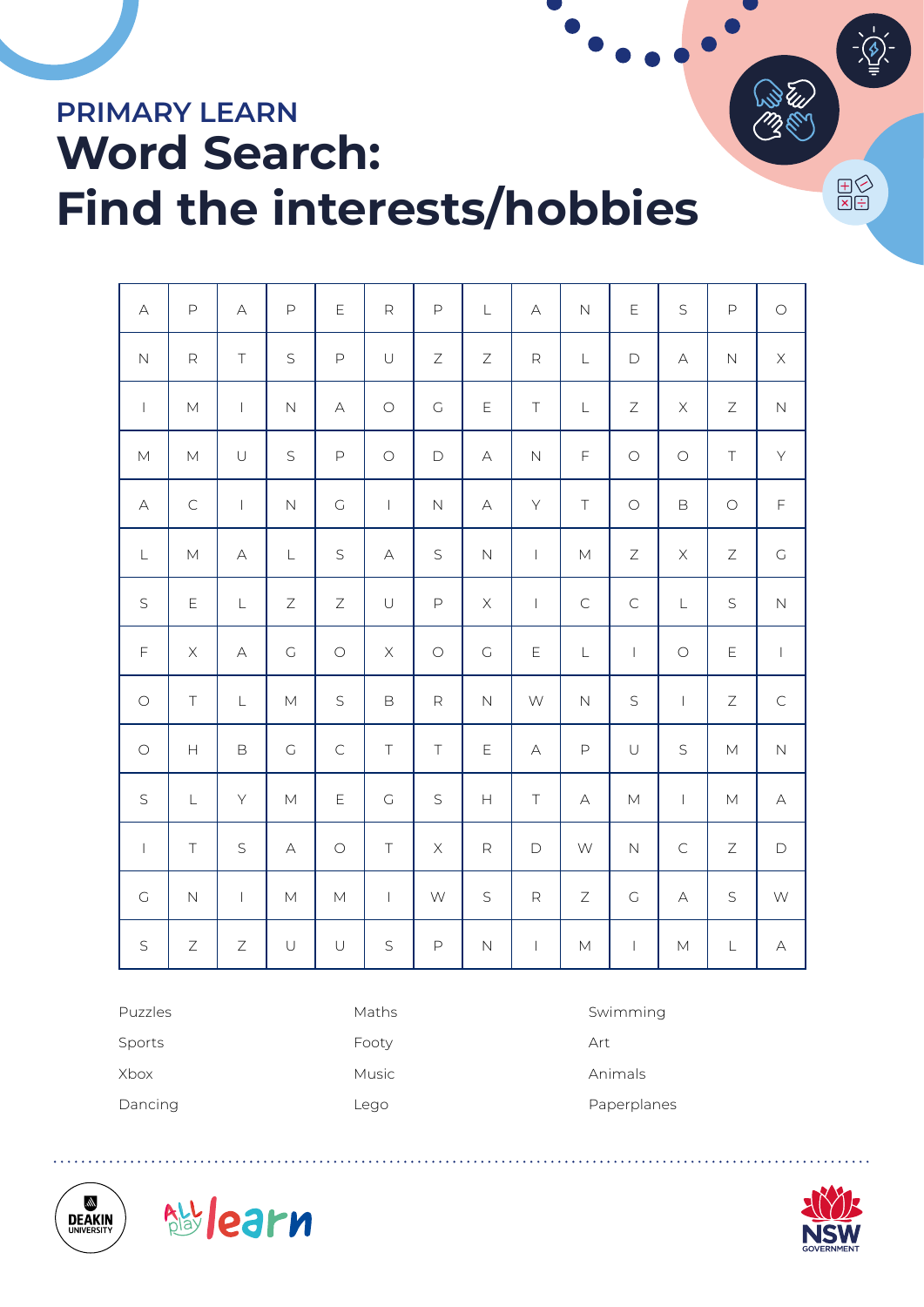

We all are born with different hair, eyes and our own unique fingerprints. Some students are born with Attentio Deficit Hyperactivity Disorder, or ADHD for short. Just like hair, eyes or fingerprints, this is a part of them, but not who they are. Take the time to get to know them, and you'll find there are lots of things you have in common.

Stamp your fingerprints into this box. Compare your fingerprints with others in your class. No one's fingerprints are the same!

# **What is ADHD?**

Students with ADHD can be creative, enthusiastic and confident.

Some students find paying attention, listening, waiting their turn and sitting still a bit hard some of the time. Students with ADHD find this hard a lot of the time.

# **Paying attention**

We all have times where we find it hard to pay attention. Students with ADHD may often find it hard to pay attention. They might be easily distracted by things around them and find it hard to work on a task. It can be hard to finish a task. They might look around the room or outside, or start to talk to you rather than working on the task. They might get out of their chair or grab at things on the desk and fiddle with them. They sometimes might not pay attention when the teacher is giving instructions so they might not know what to do. You could help by repeating the instructions for a task if they have missed them.

# **Energy**

Some students with ADHD have **lots** of energy! They might find sitting still hard and might get up out of their chair or move around on the mat when they are supposed to be staying still.





田く